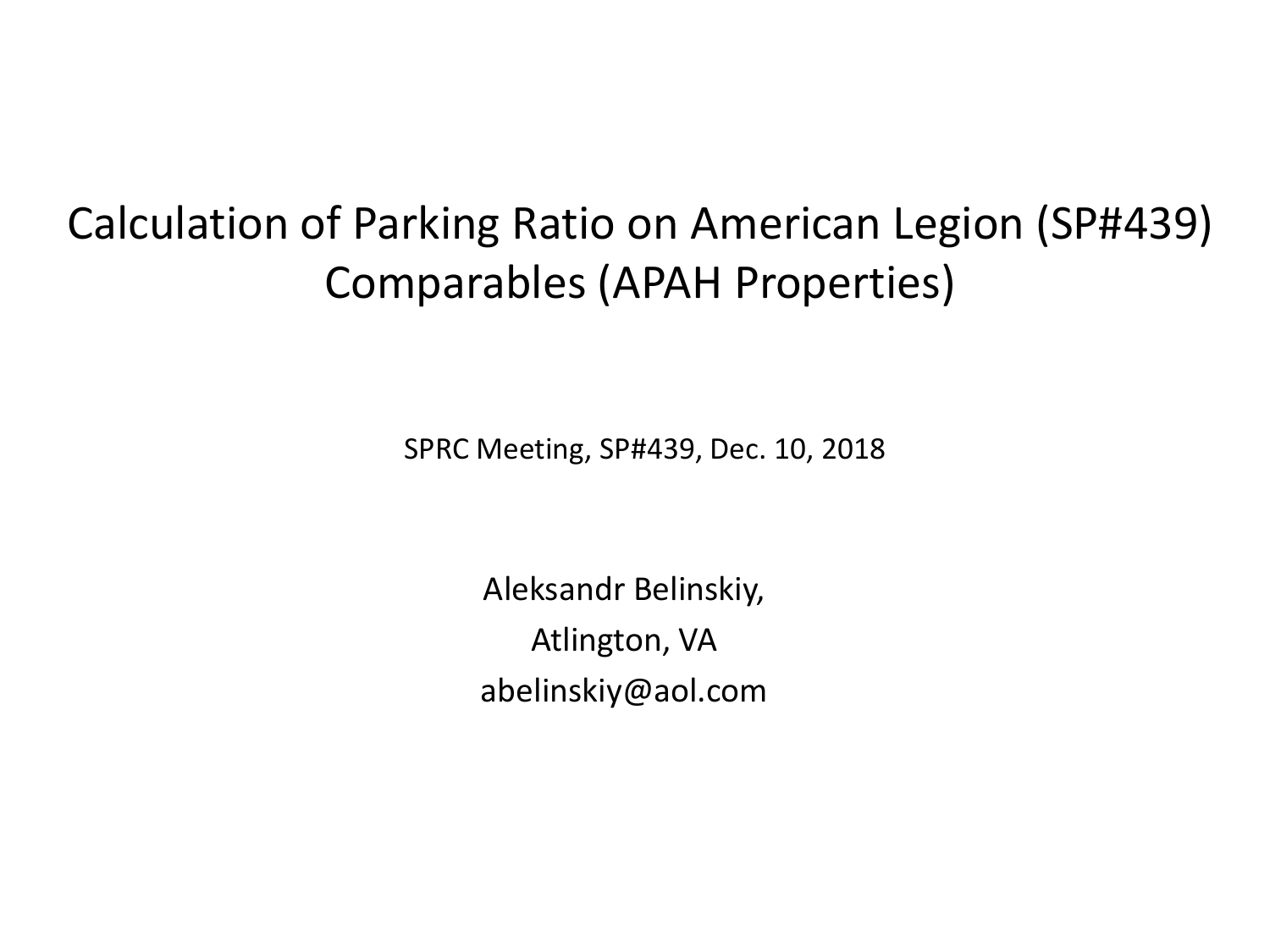# APAH Parking Study –Comparables[1]

|                                            |                                                 |                       |                                | <b>Parking Ratios</b> |                                                           |                                            |                   |
|--------------------------------------------|-------------------------------------------------|-----------------------|--------------------------------|-----------------------|-----------------------------------------------------------|--------------------------------------------|-------------------|
|                                            |                                                 | <b>TOTAL</b><br>Units |                                | Supply                | Demand                                                    |                                            |                   |
| <b>Project Name</b>                        | <b>Address</b>                                  |                       | <b>Total Parking</b><br>Spaces | <b>Parking Ratio</b>  | <b>Spaces Utilized at</b><br>Max. Occupancy<br>$(12-3AM)$ | <b>Parking Occupan</b><br>Uni<br>с<br>0.26 |                   |
| <b>Calvert Manor</b>                       | 1925-1927 N. Clavert St.<br>Arlington, VA 22201 | 23                    | 19                             | 0.83                  | 6                                                         |                                            |                   |
| Marbella                                   | 1301 N. Queen St.<br>Arlington, VA 22209        | 134                   | 84                             | 0.63                  | 62                                                        | 0.46                                       |                   |
| Courthouse<br>Crossings                    | 1410 N. Scott St.<br>Arlington, VA 22209        | 112                   | 93                             | 0.83                  | 73                                                        | 0.65                                       | Simple<br>Average |
| Parc Rosslyn<br>(Affordable Only)          | 1531 N. Pierce St.<br>Arlington, VA 22209       | 100                   | 64                             | 0.64                  | 46                                                        | 0.46                                       | 0.46,<br>Weighted |
| Queens Court*                              | 1801-1805 N. Quinn St.<br>Arlington, VA 22209   | 39                    | 18                             | 0.46                  | 8                                                         | 0.21                                       | Average<br>0.53   |
| <b>The Springs</b>                         | 555 N Thomas Street<br>Arlington, VA 22203      | 104                   | 104                            | 1.00                  | 74                                                        | 0.71                                       |                   |
|                                            |                                                 |                       | Average                        | 0.73                  |                                                           | V.40                                       |                   |
| Proposed<br>American<br><b>Legion Site</b> | 3445 Washington Blvd<br>Arlington, VA 22201     | 160                   | 76                             | 0.48                  |                                                           | 0.46                                       |                   |

arking Data for Queens Court obtained when building was fully occupied

[\[1\] Applicant presenation](https://arlingtonva.s3.amazonaws.com/wp-content/uploads/sites/31/2018/12/Legion-SPRC-2_POSTED120718.pdf) [on Dec. 10, 2018 SPRC Meeting https://arlingtonva.s3.amazonaws.com/wp](https://arlingtonva.s3.amazonaws.com/wp-content/uploads/sites/31/2018/12/Legion-SPRC-2_POSTED120718.pdf)[content/uploads/sites/31/2018/12/Legion-SPRC-2\\_POSTED120718.pdf](https://arlingtonva.s3.amazonaws.com/wp-content/uploads/sites/31/2018/12/Legion-SPRC-2_POSTED120718.pdf) (p.30)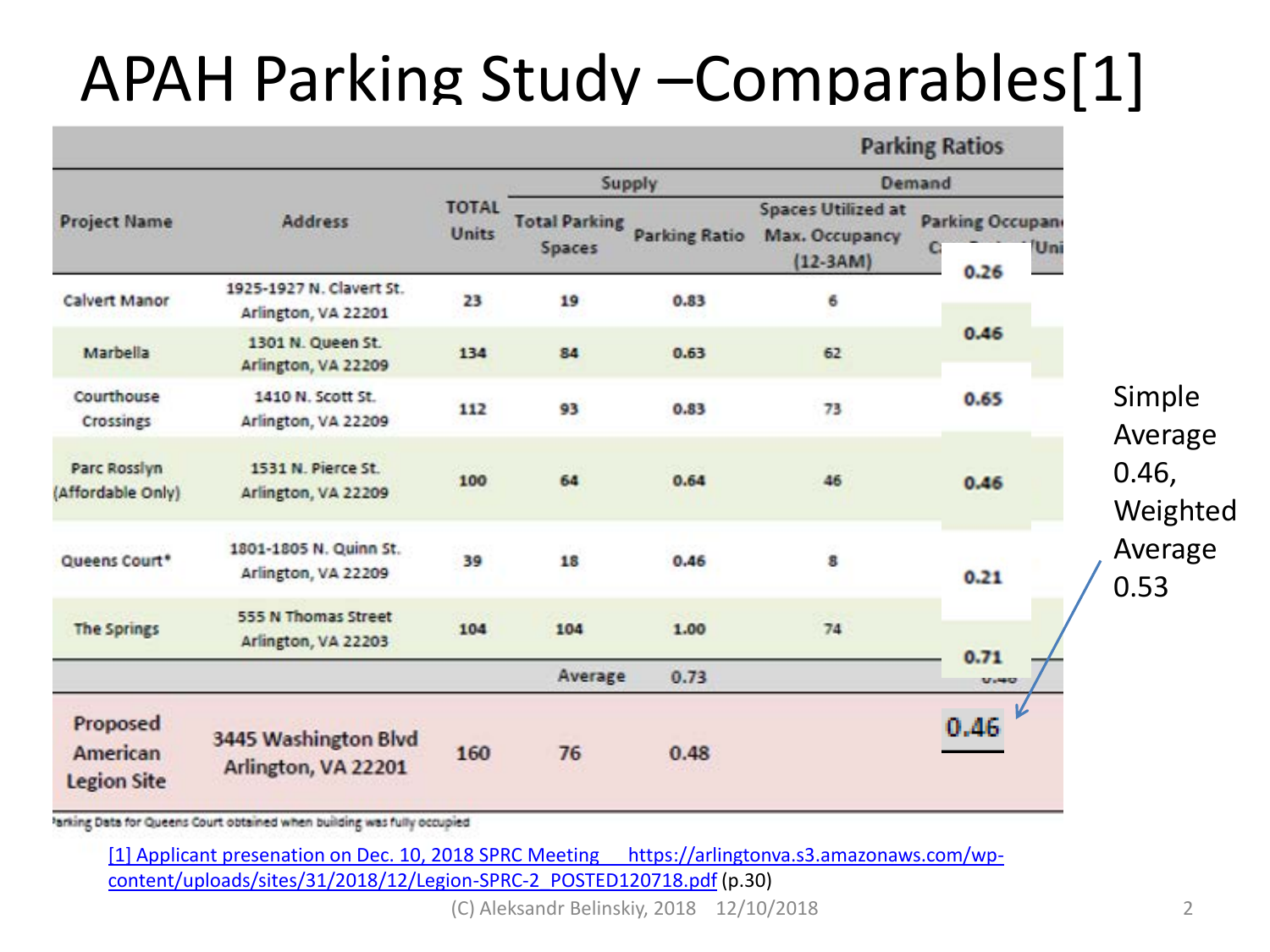## Weighted Average Parking Ratio for selected APAH Properties

| Project Name                          | Units $[1]$ | <b>Off-Street Car Parking</b> |              | $(2016)$ [2] | Parking Permits Commissioner of<br>Revenue [3] |
|---------------------------------------|-------------|-------------------------------|--------------|--------------|------------------------------------------------|
|                                       |             | 2018? [1                      | $4/2016$ [2] |              |                                                |
| Calvert Manor                         | 23          | 6                             | 10           | 18           | n/a                                            |
| Marbella                              | 134         | 62                            | 66           | 85           | 102                                            |
| Courthouse<br>Crossings               | 112         | 73                            | 90           | 76           | 106                                            |
| Parc Rosslyn<br>(Affordable<br>(Only) | 100         | 46                            | 63           | n/a          | n/a                                            |
| Queens Court<br>(2016)                | 39          | 8                             | 8            | 19           | 13                                             |
| The Spring                            | 104         | 74                            | n/a          | n/a          | n/a                                            |
| Parking Ratio                         |             | 0.53                          | 0.58         | 0.64         | 0.88                                           |

[1] See previous slide, Col.3 & 7.

[2] APAH Parking Study, April 2016, submitted to County in Nov. 2016, Col. 12 and 16 & 17. County's FOIA response, Sep. 12, 2017 <https://goo.gl/UYDqbw> (or https://drive.google.com/open?id=1K1Y\_-di5kjf\_1h-gTqOt7J6QfupVflKj) [3] County Staff, 2017, Parking Demand for All-CAF Projects. Col. 1, 4. County's FOIA response, Sep. 15, 2017,<https://goo.gl/p3QQQp> (or <https://drive.google.com/open?id=1KqO5pPJLz4yN3sERw6pO0gKKAJIKRJos>). Note: COR parking ratios is adjusted by 0.1 from average 0.78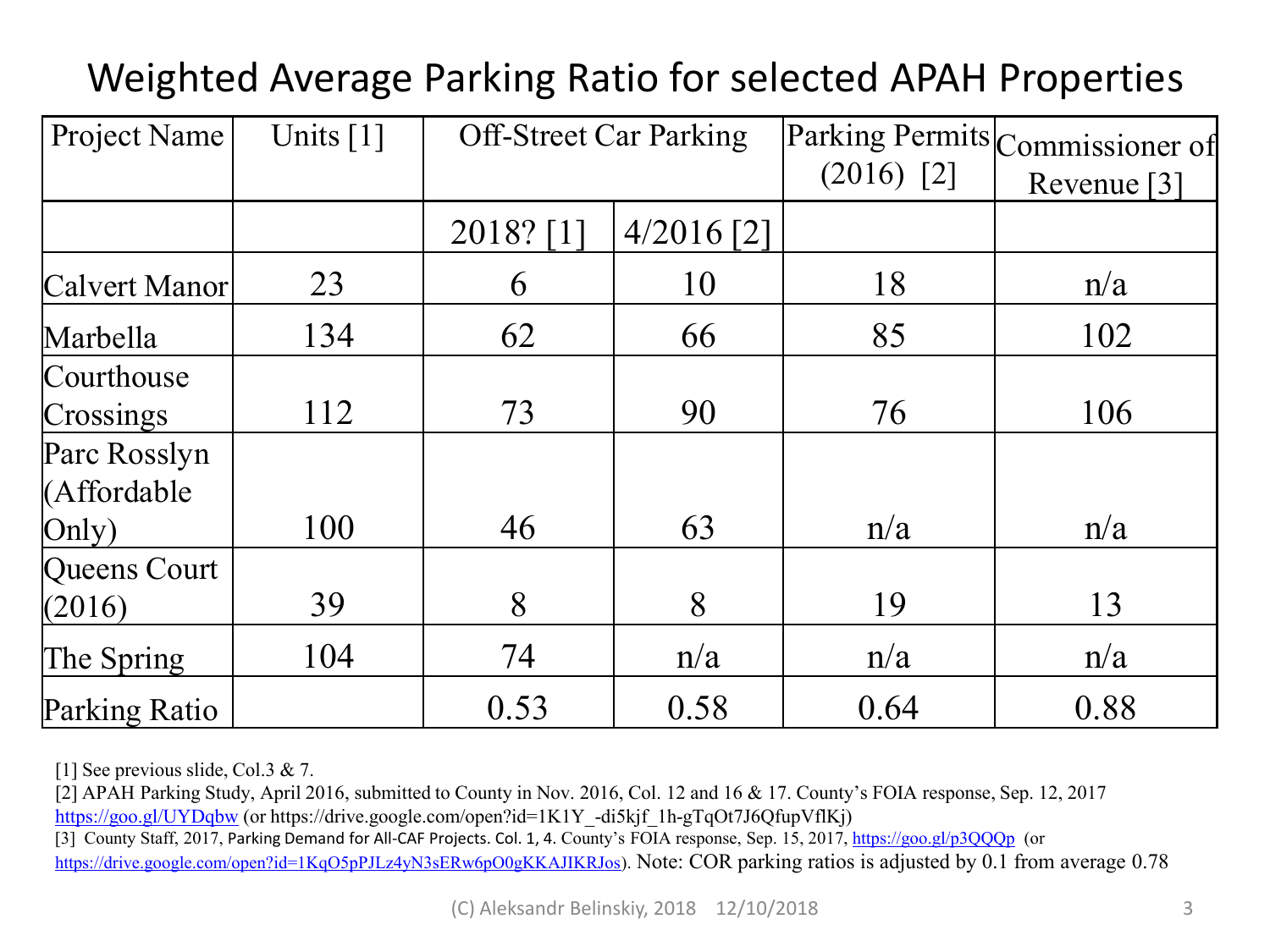#### **Parking Survey - Developments with Affordable Housing 2016 updated**

| 2016 updated            | Parking Survey - Developments with Affordable Housing                |            |                 |                                        |                 |      |                              |                                  |                                                      |                         |                                                                                         |                                   |                                                                                |                                                                       |                                                                |                                               |                                       |                                           |                                                                                                                      |                                            |
|-------------------------|----------------------------------------------------------------------|------------|-----------------|----------------------------------------|-----------------|------|------------------------------|----------------------------------|------------------------------------------------------|-------------------------|-----------------------------------------------------------------------------------------|-----------------------------------|--------------------------------------------------------------------------------|-----------------------------------------------------------------------|----------------------------------------------------------------|-----------------------------------------------|---------------------------------------|-------------------------------------------|----------------------------------------------------------------------------------------------------------------------|--------------------------------------------|
| <b>Project Name</b>     | <b>Address</b>                                                       | Efficiency | <b>1 BR</b>     | Units (By Bedroom Size)<br><b>2 BR</b> | 3 BR            | 4 BR | <b>TOTAL</b><br><b>Units</b> | <b>Resident</b><br><b>Spaces</b> | <b>Total Parking Spaces</b><br><b>Visitor Spaces</b> | Parking<br><b>Units</b> | From 4/2016 update<br>Available Per Spaces Utilized at Max<br><b>Occupancy (12-3AM)</b> | Occupancy-<br>Cars<br>Parked/Unit | Cost of<br>Parking<br>Parking (Enter "Free"<br>or Actual<br>Amount<br>Charged) | Method of<br>Parking<br>Access/Control<br>(none.<br>decal/hangtag, or | # of Permits (If<br>Applicable)<br>Total # o<br><b>Permits</b> | # of Units<br>issued<br>more than<br>1 permit | <b>Cars Per Unit (If</b><br>Available | Transit, Bike Score*                      | Property Walkability, Proximity to Metro and<br><b>Bus</b>                                                           | <b>Current TDM</b><br>measures at the site |
|                         | 901 S. Dinwiddie St.                                                 |            |                 |                                        |                 |      |                              |                                  |                                                      |                         |                                                                                         |                                   |                                                                                | access card/gate)                                                     |                                                                |                                               |                                       | Walk Score= 68%,                          | .02 miles away to<br>MetroBus and .01 ART                                                                            |                                            |
| Arlington Mill          | Arlington, VA 22204<br>2300 S. 25th St.                              |            | 13              | 78                                     | 23 <sup>1</sup> |      | 122                          | 117                              |                                                      | 0.96                    | 116                                                                                     |                                   | $0.95$ Free                                                                    | <b>Access Cards</b>                                                   | 112                                                            |                                               | 15 not available                      | Transit=57%, Bike=64%<br>Walk Score= 66%, | <b>bus</b><br>.02 miles away from ART                                                                                | <b>ves</b>                                 |
| Arna Valley View        | Alrington, VA 22206                                                  |            | 36              | 25                                     | -40             |      | 101                          | 165                              | 11                                                   | 1.74                    | 134                                                                                     |                                   | 1.33 Free                                                                      | Decal                                                                 | 62                                                             |                                               | 0 not available                       | Transit=50%, Bike=82%                     | bus: .36 miles to                                                                                                    |                                            |
| <b>Barkalow</b>         | 2708-2718 N. Pershing Dr.<br>Arlington, VA 22201                     |            | 12 <sub>1</sub> |                                        |                 |      | 14                           |                                  |                                                      | <b>COL</b>              |                                                                                         |                                   | - Free                                                                         | Decal                                                                 |                                                                |                                               | 0 not available                       | Walk Score= 81%.<br>Transit=62%, Bike=80% | ART bus and .02 miles<br>away MetroBus                                                                               |                                            |
| <b>Buchanan Gardens</b> | 926 S. Buchanan St.<br>Arlington, VA 22204                           |            | 55              | 33                                     | 22              |      | 111                          | 91                               |                                                      | 0.82                    | 91                                                                                      |                                   | 0.82 Free                                                                      | <b>Decal</b>                                                          | 83                                                             |                                               | 20 not available                      | Walk Score= 69%,<br>Transit=57%, Bike=66% | .11 miles away MetroBus<br>and ART bus                                                                               |                                            |
| <b>Calvert Manor</b>    | 1925-1927 N. Clavert St.<br>Arlington, VA 22201                      |            | 13              |                                        |                 |      | 23                           | 19                               |                                                      | 0.83                    | 10                                                                                      |                                   | $0.43$ Free                                                                    | Decal                                                                 | 17 I                                                           |                                               | 1 not available                       | Walk Score= 84%,<br>Transit=62%, Bike=82% | .06 Miles to MetroBus<br>and .11 ART                                                                                 |                                            |
|                         | 2036-2040 N. Cameron St.                                             |            |                 |                                        |                 |      |                              |                                  |                                                      |                         |                                                                                         |                                   |                                                                                |                                                                       |                                                                |                                               |                                       | Walk Score= 80%,                          | .2 miles to MetroBus; .22                                                                                            |                                            |
| <b>Cameron Commons</b>  | Arlington, VA 22207<br>4318-4322 N. Carlin Springs                   |            |                 | 10                                     |                 |      | 16                           | 17                               |                                                      | 1.06                    |                                                                                         |                                   | 0.56 Free                                                                      | Decal                                                                 |                                                                |                                               | 0 not available                       | Transit=40%, Bike=77%<br>Walk Score= 92%, | miles away ART<br>.58 miles to Ballston                                                                              |                                            |
| Carlyn Springs          | Rd. Arlington, VA22203                                               |            |                 |                                        |                 |      |                              |                                  |                                                      |                         |                                                                                         |                                   |                                                                                |                                                                       |                                                                |                                               | delivers on 10/14/16                  | Transit=73%, Bike=80%                     | Metro, .07 MetroBus                                                                                                  | yes                                        |
| Columbia Grove          | 1010 S. Frederick St.<br>Arlington, VA 22204                         |            | 100             | 108                                    |                 |      | 208                          | 217                              |                                                      | 1.04                    | 191                                                                                     |                                   | 0.92 Free                                                                      | Decal                                                                 | 201                                                            |                                               | 40 not available                      | Walk Score= 59%,<br>Transit=59%, Bike=53% | .01 miles to ART; .08<br>miles to MetroBus                                                                           |                                            |
| Courthouse<br>Crossings | 1410 N. Scott St.<br>Arlington, VA 22209                             |            | -24             | 55                                     | 29              |      | $112$                        | 93                               |                                                      | 0.83                    | 90                                                                                      |                                   | $0.80$ Free                                                                    | Decal                                                                 | 68                                                             |                                               | 8 not available                       | Walk Score= 76%,<br>Transit=69%, Bike=68% | .13 miles to MetroBus;<br>.22 miles away ART; .4<br>miles away Courthouse<br><b>Metro Station</b>                    |                                            |
| <b>Fisher House</b>     | 1211-1201 N. Kennebec St.<br>5701 N. 11th Rd. Arlington, VA<br>22205 |            | 16              | 15                                     |                 |      | 33                           |                                  |                                                      | $\blacksquare$          |                                                                                         | $\sim$                            | Free                                                                           | Decal                                                                 |                                                                |                                               | 0 not available                       | Walk Score= 62%,<br>Transit=42%, Bike=76% | .14 miles away MetroBus<br>and .65 miles away ART<br>bus                                                             |                                            |
| Leckey Gardens          | 2031-2037 N. Woodrow St.<br>Arlington, VA 22207                      |            | 13              | 25                                     |                 |      |                              | 43                               |                                                      | 1.08                    | 33                                                                                      |                                   | 0.83 Free                                                                      | <b>Decal</b>                                                          | 37                                                             |                                               | 12 not available                      | Walk Score= 79%,<br>Transit=36%, Bike=79% | .12 miles away to<br>MetroBus and .12 ART<br>bus                                                                     |                                            |
| Marbella                | 1301 N. Queen St. Arlington,<br>VA 22209                             |            | 105             | 20                                     |                 |      | 134                          | 84                               |                                                      | 0.63                    | 66                                                                                      |                                   | $0.49$ Free                                                                    | Decal                                                                 | 78 I                                                           |                                               | 7 not available                       | Walk Score= 85%,<br>Transit=69%, Bike=73% | .04 miles away to ART<br>bus and .05 to MetroBus                                                                     |                                            |
| Parc Rosslyn (AFF)      |                                                                      |            | 58              | 28                                     |                 |      | 100                          | 64                               |                                                      | 0.64                    | 63                                                                                      | 0.63                              |                                                                                |                                                                       |                                                                |                                               |                                       | Walk Score= 92%,<br>Transit=73%, Bike=74% | .1 to MetroBus and .43<br>miles to Rosslyn Metro<br>and .45 miles to<br><b>Clarendon Metro</b>                       |                                            |
| Queens Court            | 1801-1805 N. Quinn St<br>Arlington, VA 22209                         |            | 34              |                                        |                 |      |                              | 18                               |                                                      | 0.46                    |                                                                                         |                                   | 0.21 Free                                                                      | Decal                                                                 | 18 I                                                           |                                               | 1 not available                       | Walk Score= 90%,<br>Transit=72%, Bike=81% | .05 ART bus, .14<br>MetroBus, and .43 Miles<br>away from Rosslyn Metro<br>and .45 Courthouse Metro<br><b>Station</b> |                                            |
|                         |                                                                      |            |                 |                                        |                 |      |                              |                                  |                                                      |                         |                                                                                         |                                   |                                                                                |                                                                       |                                                                |                                               |                                       |                                           |                                                                                                                      |                                            |

TOTAL Parking Spaces Utilized for Affordable (without Parc Rosslyn Market Units)

Average of the Average utilization and the Average utilization and the Average of the Average utilization on the Average utilization on the Average utilization on the Average utilization on the Average utilization on the A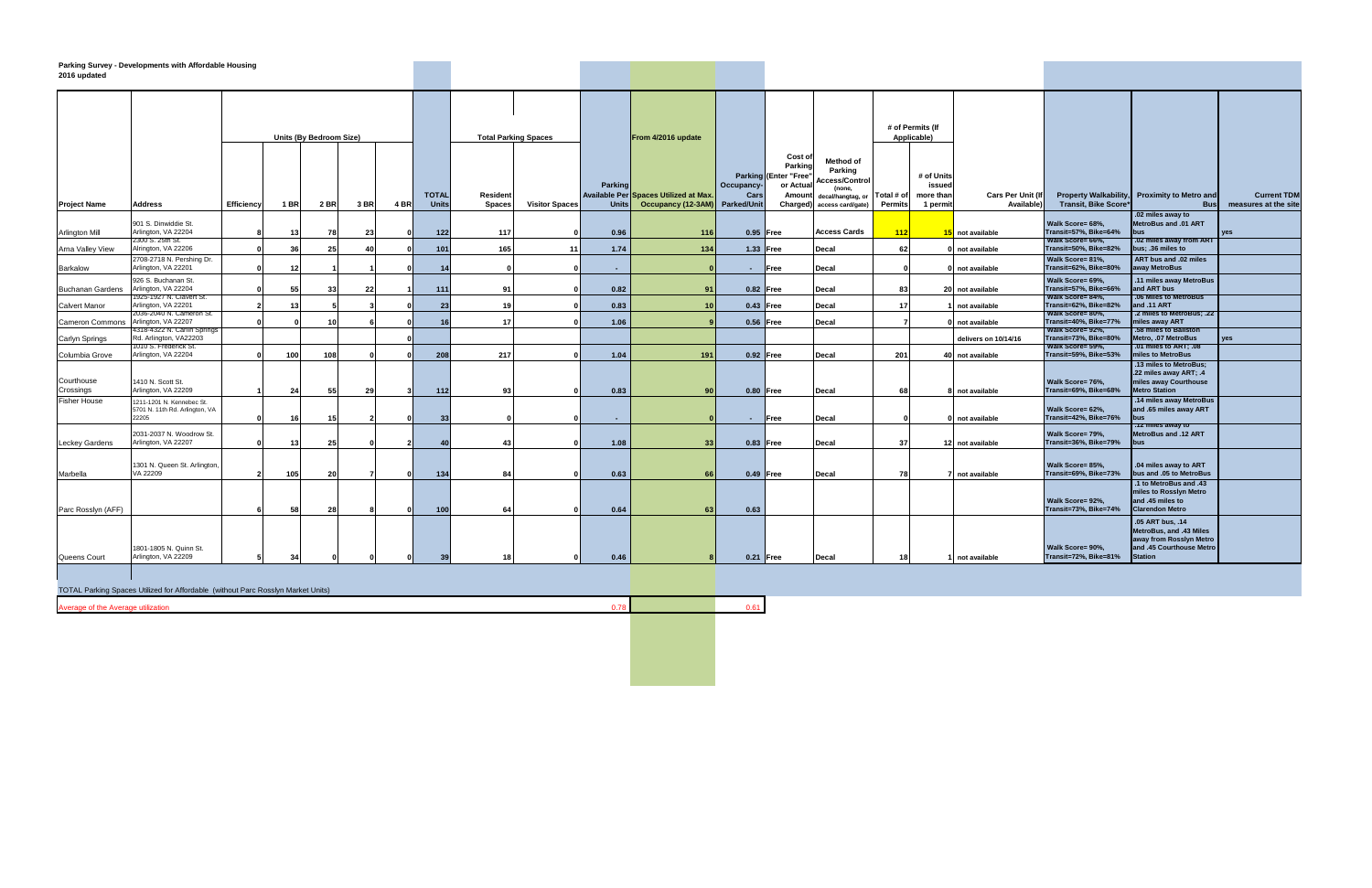**Parking Demand for All-CAF Projects** 

|                                |                    |                  |                   |              | <b>Adjusted</b> | <b>Maxmimum</b>    |                                                   |
|--------------------------------|--------------------|------------------|-------------------|--------------|-----------------|--------------------|---------------------------------------------------|
|                                | <b>Distance to</b> |                  |                   |              | Registration    | <b>Utilization</b> |                                                   |
|                                | <b>Metro Band</b>  | <b>Number of</b> | <b>Vehicles</b>   | Vehicles per | <b>Figures</b>  | (Vehicles Parked   |                                                   |
| <b>Property Name</b>           | (miles)            | <b>Units</b>     | <b>Registered</b> | Unit         | (vehicles/unit) | per Unit)          | Source                                            |
| The Jordan                     | $0.25 - 0.50$      |                  |                   |              |                 |                    | 0.80 Site Plan Performance Monitoring Studies     |
|                                |                    |                  |                   |              |                 |                    |                                                   |
| Courthouse Crossing            | $0.25 - 0.50$      |                  |                   |              |                 |                    | 0.80 Arlington Partnership for Affordable Housing |
|                                |                    |                  |                   |              |                 |                    | AHC via presentation to Meeting #2 of the City of |
|                                |                    |                  |                   |              |                 |                    | Alexandria Parking Standards Task Force for       |
| <b>Key Boulevard</b>           | $0.25 - 0.50$      |                  |                   |              |                 |                    | $0.40$ Phase 1, slide 23                          |
|                                |                    |                  |                   |              |                 |                    | AHC via presentation to Meeting #2 of the City of |
|                                |                    |                  |                   |              |                 |                    | Alexandria Parking Standards Task Force for       |
| Frederick                      | $0.25 - 0.50$      |                  |                   |              |                 |                    | 1.00 Phase 1, slide 23                            |
|                                |                    |                  |                   |              |                 |                    |                                                   |
| Parc Rosslyn (Affordable units | $0.25 - 0.50$      |                  |                   |              |                 |                    | 0.63 Arlington Partnership for Affordable Housing |
|                                |                    |                  |                   |              |                 |                    |                                                   |
| Queens Court                   | 0.50-0.75          |                  |                   |              |                 |                    | 0.21 Arlington Partnership for Affordable Housing |
|                                |                    |                  |                   |              |                 |                    | AHC via presentation to Meeting #2 of the City of |
|                                |                    |                  |                   |              |                 |                    | Alexandria Parking Standards Task Force for       |
| <b>Woodbury Park</b>           | 0.50-0.75          |                  |                   |              |                 |                    | 0.70 Phase 1, slide 23                            |
|                                |                    |                  |                   |              |                 |                    |                                                   |
| <b>Calvert Manor</b>           | 0.50-0.75          |                  |                   |              |                 |                    | 0.43 Arlington Partnership for Affordable Housing |
|                                |                    |                  |                   |              |                 |                    |                                                   |
| Marbella                       | 0.50-0.75          |                  |                   |              |                 |                    | 0.49 Arlington Partnership for Affordable Housing |
| <b>CLARENDON COURT</b>         | $0.25 - 0.50$      | 103              | 111               | 1.08         | 1.18            |                    | <b>Commissioner of Revenue</b>                    |
| <b>QUEENS COURT</b>            | $0.25 - 0.50$      | 39               | 13                | 0.33         | 0.43            |                    | Commissioner of Revenue                           |
| <b>KEY BLVD APTS.</b>          | $0.25 - 0.50$      | 41               | 34                | 0.83         | 0.93            |                    | Commissioner of Revenue                           |
| <b>COURTHOUSE CROSSING</b>     | $0.25 - 0.50$      | 90               | 106               | 1.18         | 1.28            |                    | <b>Commissioner of Revenue</b>                    |
| <b>THE CARLIN</b>              | $0.25 - 0.50$      | 162              | 54                | 0.33         | 0.43            |                    | <b>Commissioner of Revenue</b>                    |
| THE JORDAN                     | 0.50-0.75          | 90               | 75                | 0.83         | 0.93            |                    | <b>Commissioner of Revenue</b>                    |
| <b>WOODBURY PARK</b>           | 0.50-0.75          | 364              | 289               | 0.79         | 0.89            |                    | <b>Commissioner of Revenue</b>                    |
| THE FREDERICK AT COURTHOUSE    | 0.50-0.75          | 100              | 98                | 0.98         | 1.08            |                    | Commissioner of Revenue                           |
| MARBELLA APTS.                 | 0.50-0.75          | 120              | 102               | 0.85         | 0.95            |                    | <b>Commissioner of Revenue</b>                    |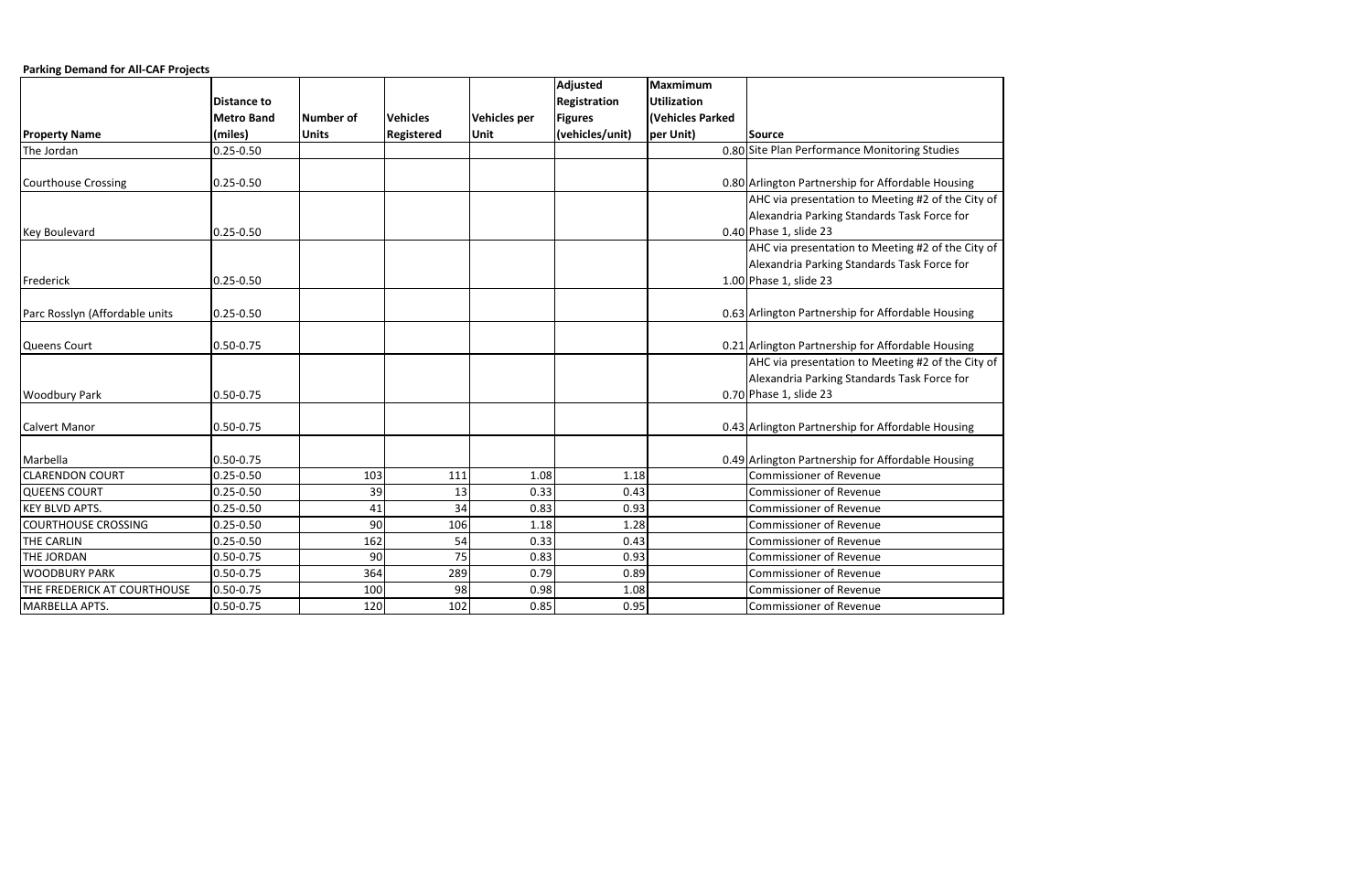

December 7, 2018

Stephen Hughes, SPRC Chair

#### **Re: American Legion/APHA Site (SP#449)**

Commissioner Hughes:

 In advance of the December 10, 2018, SPRC meeting on the above captioned project, Lyon Village Citizens Association submits this letter outlining some of our questions and relating to topics to covered at the SPRC.

#### **Overall Site Design**

 The footprint is too big for the site. It would be better to shrink the footprint and build higher if necessary than to build the building as currently designed.

#### **Washington Blvd. Side of the Building**

 We identify two problems with the building as it faces Washington Blvd. First, it cantilevers over the sidewalk beginning at 14 feet up, shrinking the setback to 11 feet from the parking lane curb. It depicts what looks like a "large" street tree in the planting strip but it is only 14 feet tall. Is it a tree or a bush? A canopy street tree like a willow oak will not fit in that space with the building overhang above. If the trunk of the tree is centered in the planting strip (3 feet in from the curb -- the planting strip is about 6.7 feet), tree growth above 14 feet is limited to about 7 feet to the building face. No one wants tree branches scraping against their windows. There is precedent for the cantilevering in the County in Michael Fosters new building on Wilson at Adams but he think in the end he pulled the lower floors of the building back further than required at street level. There is precedent in another building in Courthouse on the old Wendy's site where this was done (I think the building is still under construction) without setting the building back further, and this significantly limits tree size and also closes in the street. This also brings the apartments that face Washington Blvd. closer to street noise, including fire truck sirens late at night, particularly with sound bouncing off the large building across the street.

 Second, the building setback does not leave adequate space for a functioning arterial street. Our standard 4-lane arterial street width is two travel lanes in each direction, with one of the lanes at least 11 feet wide and the other at least 10 feet wide. Parking lanes are normally 8 feet wide so that an SUV can fit into the space without encroaching on the travel lane (putting aside the question of opening the driver's side door). Buses and trucks are 10 feet wide. The drawings show the east bound Washington Blvd. lanes staying at 9.2 feet (curb lane) and 10.0 feet (inside lane) and the west bound lanes at 10.6 feet (curb lane) and 10.0 feet (inside lane), with parking lanes (in limited places) of 7 feet. Several questions: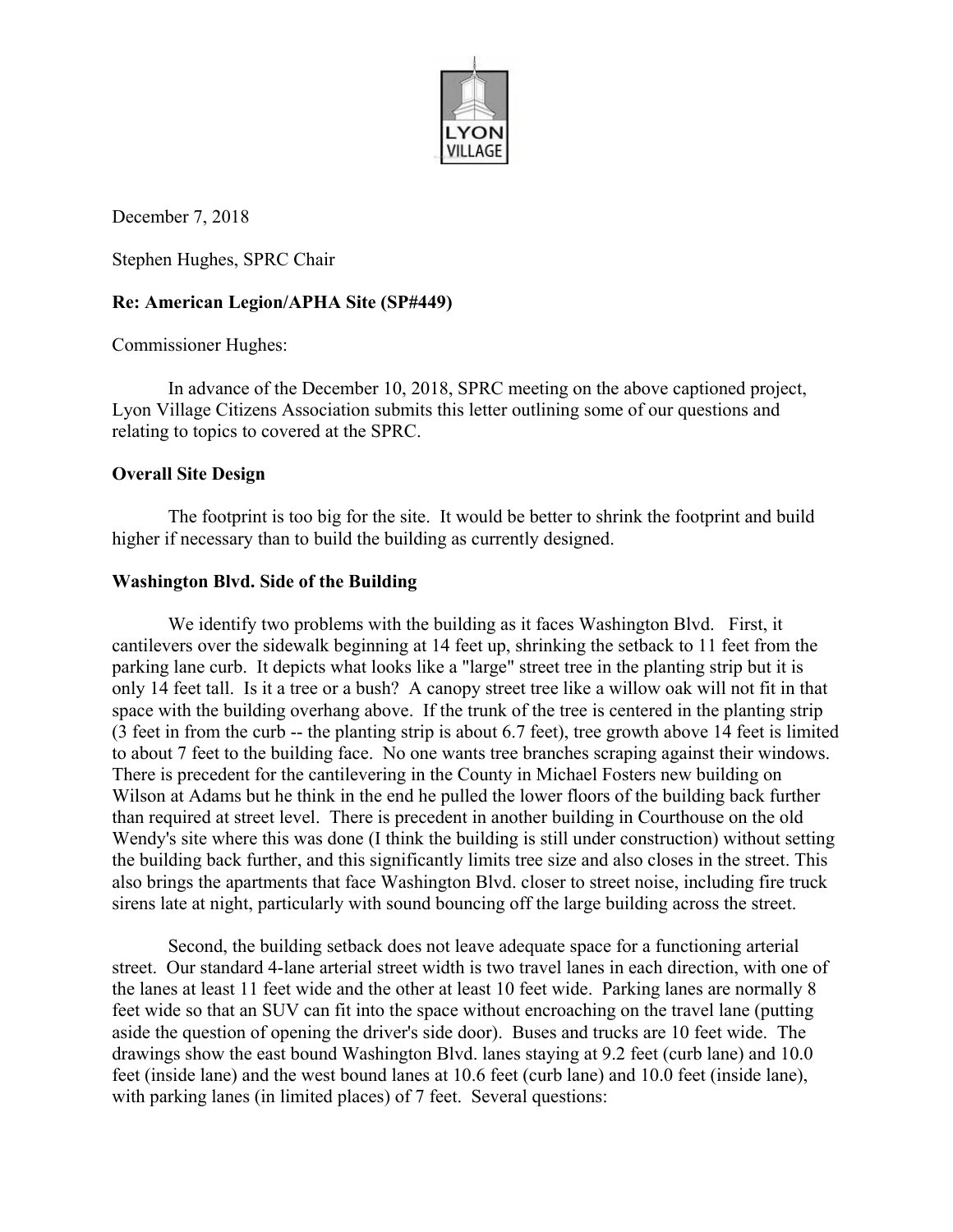1. Why don't the lane widths meet County standards?

2. How will a bus safely pass a truck, or a truck pass a bus, without crossing the center line?

3. With an aging population, how will a driver park a car in a 7 foot parking lane and safely exit the car?

 The bottom line is that a lot of new density is being added to this section of Washington Blvd. and the building should be pushed back to allow a complete street, with 10 and 11 foot travel lanes in both directions and an 8 foot parking on the entire north side of Washington Blvd. The building face should be at least 18 to 20 feet back from the curb with no cantilever encroaching on that setback.

### **The Alley on the West Side of the Building**

 The proposed alley seems small considering its proposed uses. The alley has two lanes of 11 feet (a total of 22 feet) plus a 7-foot parking lane in places. It provides access to the main entrance of the building, the parking garage, and the loading dock. On the building side there is a 5.5 foot planting strip and 6 foot sidewalk. First, a general comment: residential building entrances are better located on side streets of some kind as they are quieter, allowing tenants to enter and exit the building more safely than if on a busy arterial street. In addition, we have several questions:

1. Why is the loading dock located next to the main entrance and between Washington Blvd. and the main entrance? This forces tenants to walk past the loading dock. How deep will the loading dock be and will trucks be able to back into the loading docking without blocking the 6 foot sidewalk and even part of the alley? If they block the sidewalk, will this force pedestrians, including mothers with small children and elderly with walkers, into the alley travel lanes in order to get to the entrance?

2. Can the loading dock accommodate a large 45 foot moving van? Building rules may prohibit trucks that size but such trucks in real life are almost never turned away.

3. There appears to be no turn-around at the end of the alley. How will a large truck get out of the alley? How will a UPS truck that does not have access to the loading dock turn around?

4. Where will pizza delivery trucks park? Where will taxi cabs wait? Where will visitors park? Where will an Uber or a relative pick up a tenant wait? Will the parking in the alley be managed, and if so, how will that be done?

5. Will some of the alley spaces be reserved for the American Legion?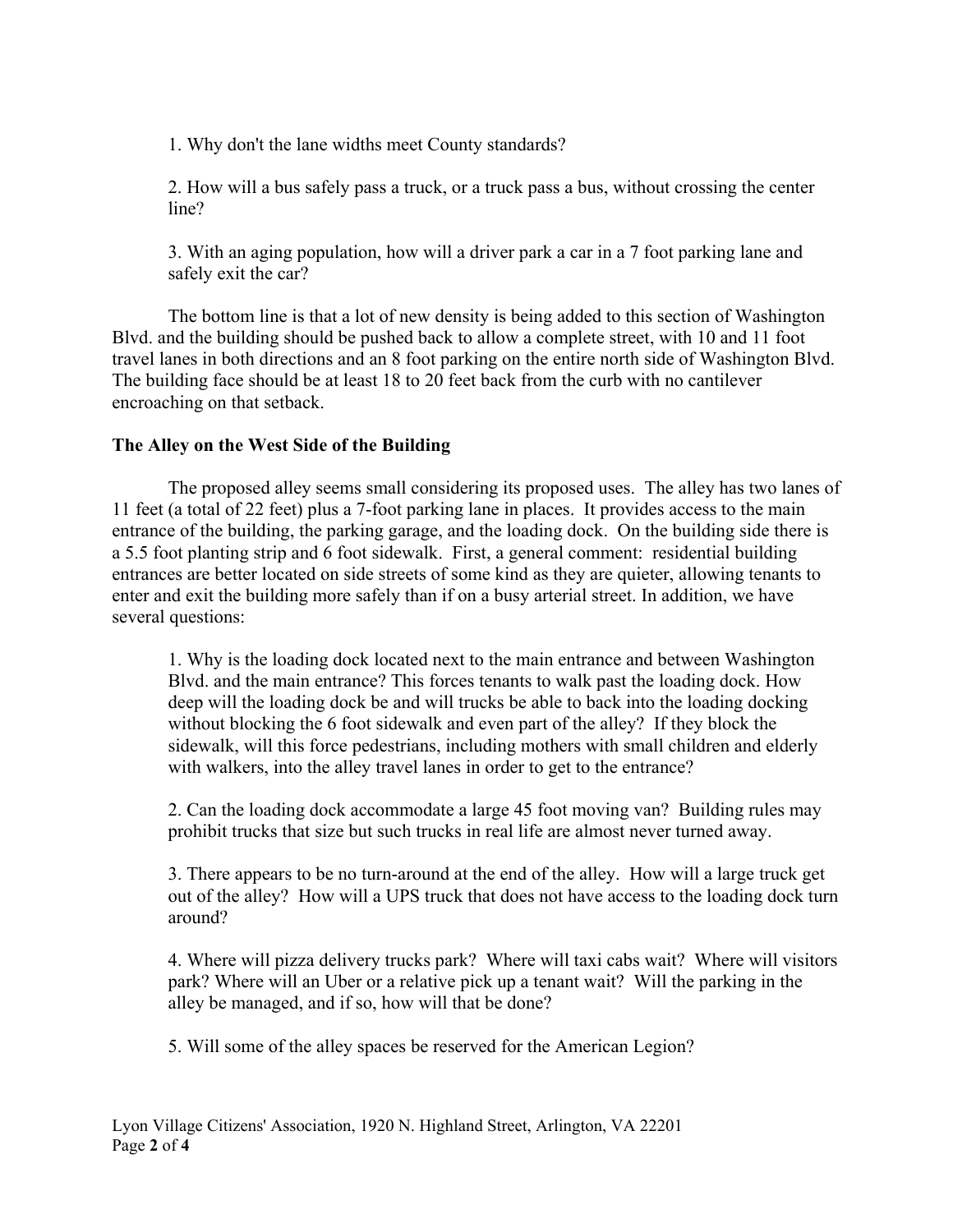6. What kinds of trees do you expect to plant in the alley? The drawings literally show them growing into the side of the building.

7. Is the 6-foot sidewalk next to the building sufficiently wide, taking into account the fact that it includes the shy zone next to the building face?

8. Is the alley likely to serve the building eventually built on the west side of the alley and how will any such building affect access to the parking garage and loading docks and exiting of vehicles, including large trucks?

#### **The Entrance to the Alley**

The entrance to the alley appears to be about 22 feet wide and it appears to be designed as a driveway entrance rather than a street entrance. Several questions:

1. What are the likely turning radii for large trucks entering the alley? Will they likely need both lanes of Washington Blvd. to make a turn? Will they likely run over the street nub at the alley entrance? Given the lack of a turn-around in the alley, will a large truck need to back out of the alley into the traffic on Washington Blvd?

2. Has the alley, where it meets Washington Blvd., been designed to read as a driveway or as a minor street to Washington Blvd. pedestrians and drivers using the alley? Design affects both driver and pedestrian behavior. Pedestrians tend to use more caution when crossing a minor street than when crossing a driveway.

3. Please describe the sight lines for pedestrians and drivers at the alley entrance. At what point will a pedestrian be able to see a car or truck exiting the alley? How far out into Washington Blvd. will a driver have to go to see on-coming traffic and decide whether to turn into a traffic lane? Will a car or truck block the sidewalk in doing that?

#### **Parking**

 Lyon Village is concerned that the requested number of parking spaces will be inadequate for the building and result in tenant and tenant guest vehicles being parked on neighborhood streets that are already overburdened by inadequate parking in existing buildings (or as a result of parking in buildings that is priced above what vehicle owners are willing to pay).

 When Arlington first enacted zoned parking in the 1970s, office commuters were the primary concern, and parking was only restricted during typical workday hours Monday through Friday. Arlington has changed considerably in the last four decades as we now have dense urban corridors filled with multifamily residential, bars, restaurants, hotels, and various other retail and commercial uses directly abutting the preexisting low density residential neighborhoods. Limiting zoned parking to only Monday through Friday 8 a.m. to 5 p.m. is no longer adequate to protect the quality of life in Lyon Village and our sister neighborhoods along the denser corridors of Arlington.

Lyon Village Citizens' Association, 1920 N. Highland Street, Arlington, VA 22201 Page **3** of **4**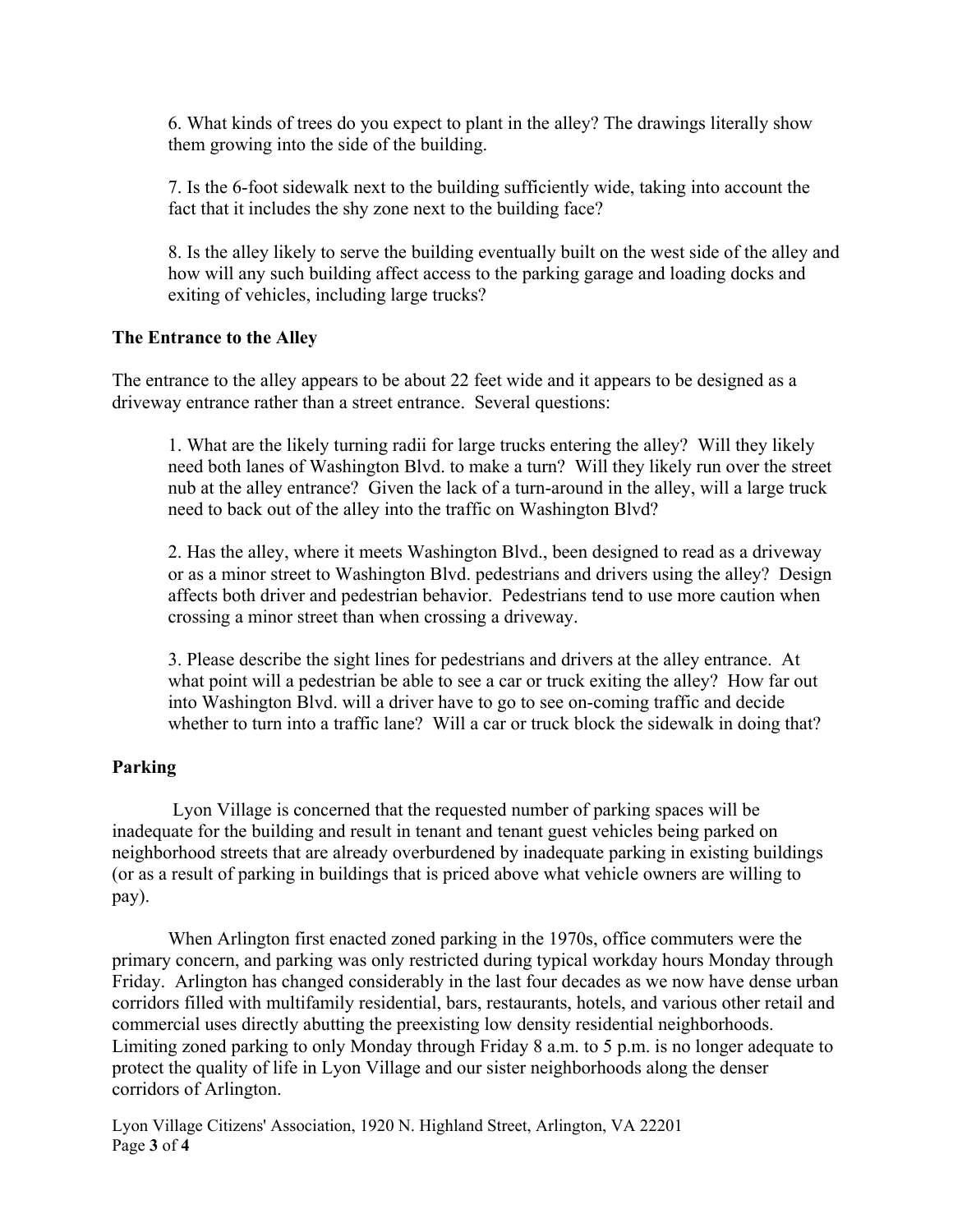Arlington's zoned parking regulations need to be updated to reflect these present day conditions to include restricted parking into the evenings and on weekends. It may be the case that lifestyles and transportation options today are such that the parking ratios for certain projects do not need to be what they were in the past. However, until County parking policies are updated to increase restricted parking hours beyond the outdated business hours approach, Lyon Village and similarly situated neighborhoods are being put in a very difficult position when aksed to support projects with parking ratios lower than historical norms.

 Lyon Village is supportive of the denser development along the Roslyn-Ballston corridor and we fully appreciate that our proximity to this corridor is major component that makes Lyon Village and similarly situated lower density neighborhoods desirable. At the same time, it is important that we protect the character and lifestyle of these lower density neighborhoods along these edge conditions. Lyon Village appreciates that the County is undertaking a review of the current zoned parking program, and many Lyon Village residents are actively engaged in this process. However, so that effects of reduced parking site plan projects can be reviewed and evaluated with context of potential consequences to adjacent low density residential neighborhoods, this review process should have come before any major changes parking ratio standards. Until zoned parking restrictions are updated, an unnecessary conflict of interest will exist among the stakeholders along the edges Arlington's dense corridors.

 Lyon Village Citizens' Association looks forward to further discussion of this project on December 10.

Sincerely,

John Carten, President Lyon Village Citizens' Association

cc:

Carmen Romero, Arlington Partnership for Affordable Housing Matthew Weinstein, Bean, Kinney & Korman PC Peter Shultz, Arlington County Department of Community Planning, Housing & Development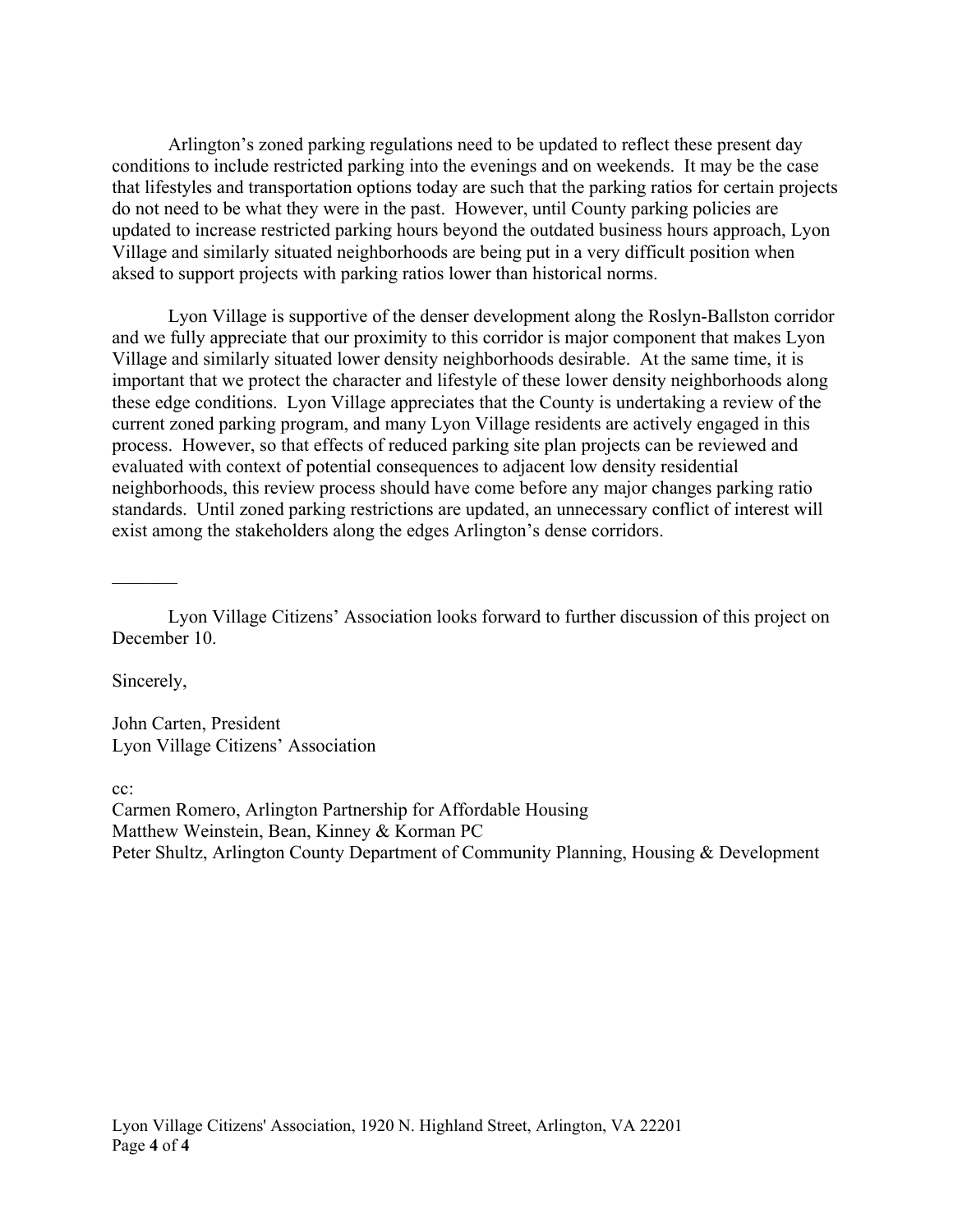**To: Cc Subject: Date:**

Peter & Rob,

Thank you for your time last week and throughout the SPRC process. In addition to some of the issues discussed at our meeting we have additional questions:

-For parking- what number of spots will be dedicated for staff and how many staff are expected for the property?

-If disabled veterans are anticipated for the property (which we aren't sure about but have heard it mentioned), what is the plan for handicap parking spaces? Will there be more than is normally required?

-What is the plan for managing parking for Legion events to be held in the evenings and on the weekend? We do not believe 20 spaces will be enough to support Residents and Legion events.

-Is the Legion still planning to rent out parking spaces to local area businesses as is the current practice?

-What is the rate of parking enforcement e.g. number of hours or trips to our neighborhood on a weekly basis?

We've also had the chance to meet with our neighbors and have developed the following requested site plan conditions.

1. We request an increase to the residential zone hour coverage so that the hours are 9 AM to 11 PM daily. We understand the RPPP is on a moratorium but assume it will come back eventually and would like the same treatment as other nearby neighborhoods with similar development near their homes and similar zone restricted hours.

2. We ask for a commitment to increase parking enforcement personnel in our neighborhood as currently such personnel are rarely, if ever, in the neighborhood. We believe the costs incurred for such enforcement will be self-funding.